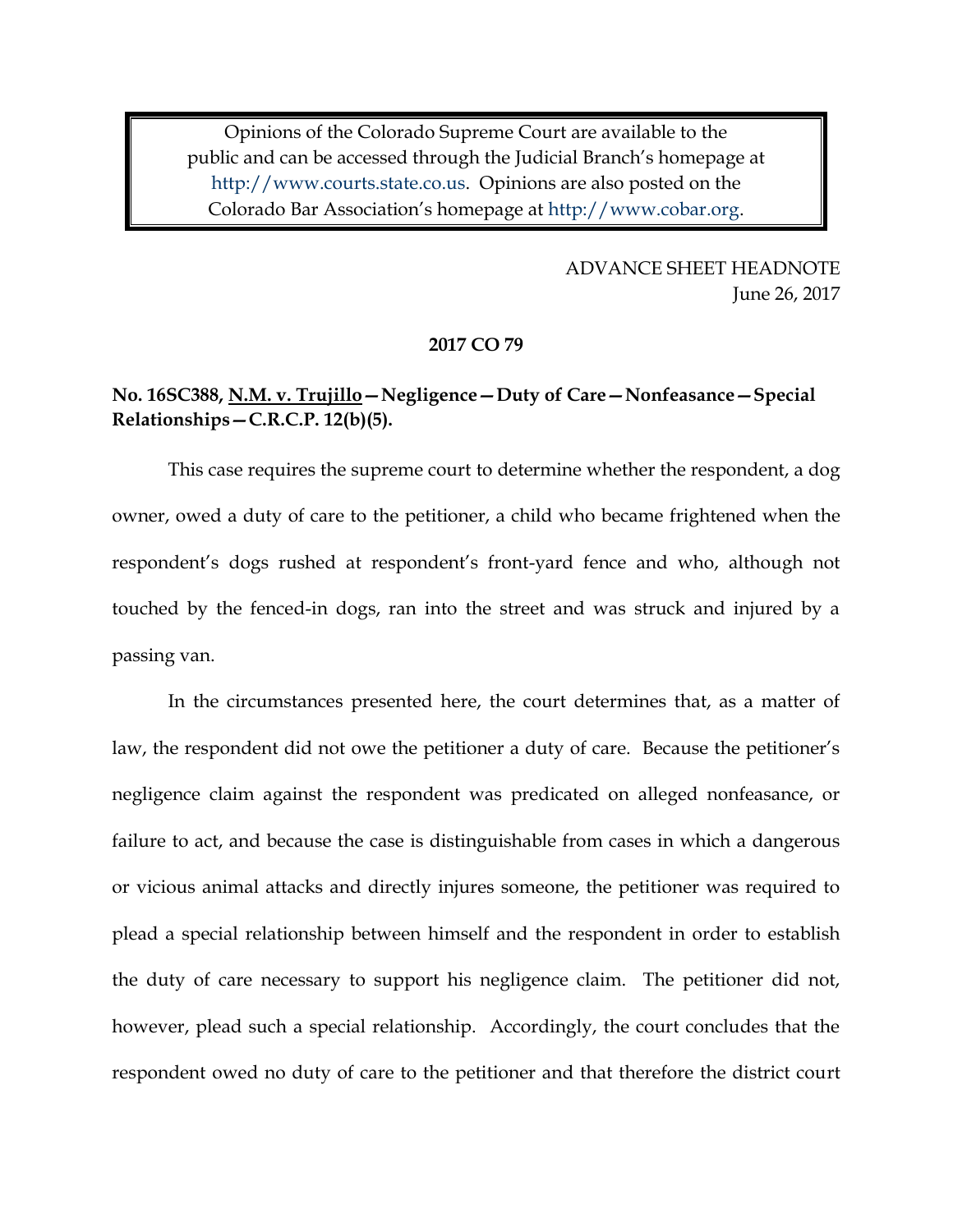properly dismissed the petitioner's negligence claim against the respondent. The supreme court thus affirms the judgment of the court of appeals.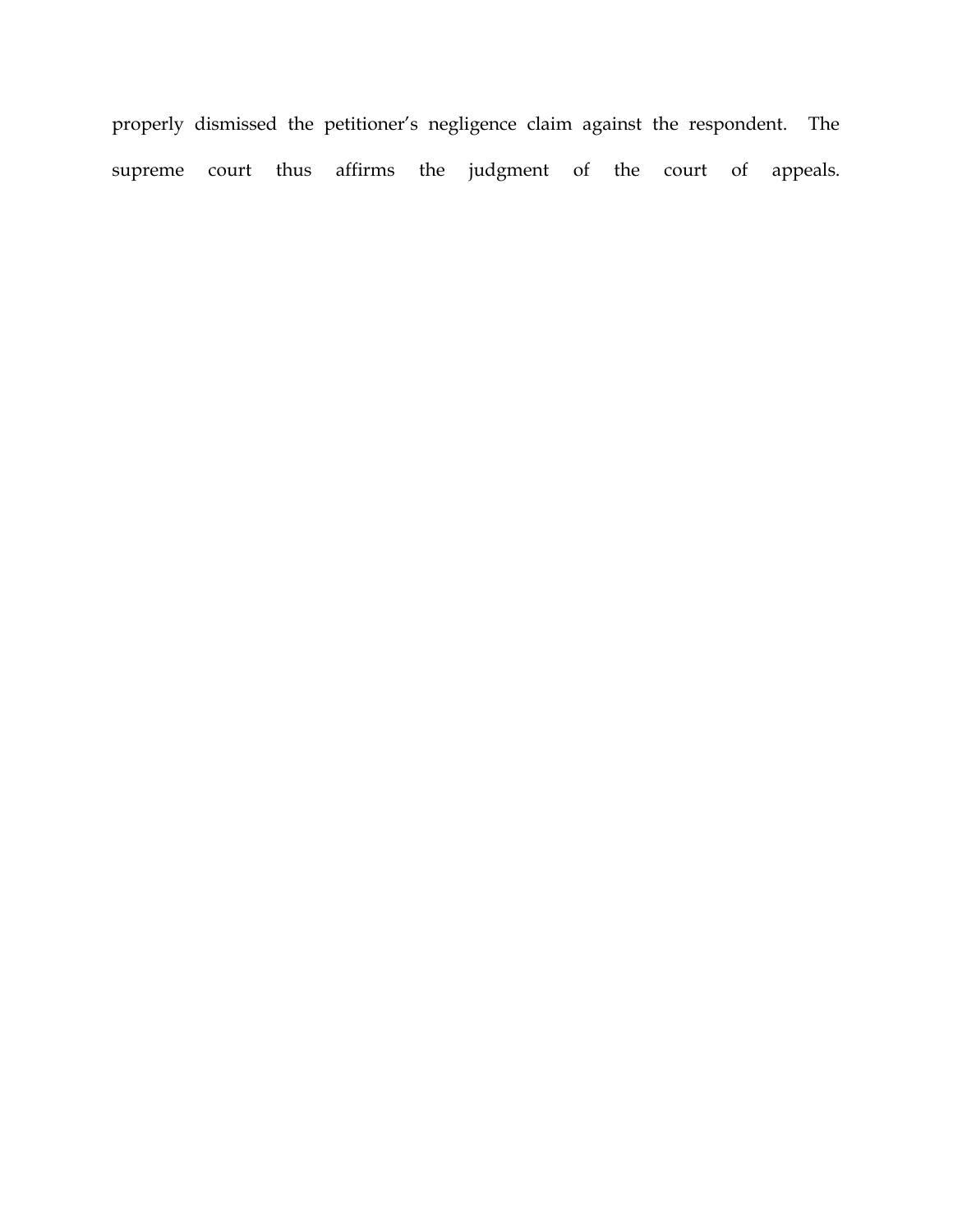#### **The Supreme Court of the State of Colorado**

2 East 14th Avenue • Denver, Colorado 80203

## **2017 CO 79**

#### **Supreme Court Case No. 16SC388**

*Certiorari to the Colorado Court of Appeals* Court of Appeals Case No. 14CA2494

### **Petitioners:**

N.M., a minor child, by and through Maria Lopez, his mother and next friend, and Maria Lopez, individually,

v.

#### **Respondent:**

Alexander S. Trujillo.

#### **Judgment Affirmed**

*en banc* June 26, 2017

#### **Attorneys for Petitioners:**

Chalat Hatten & Banker, PC James H. Chalat Russell R. Hatten *Denver, Colorado*

### **Attorneys for Respondent:**

Zupkus & Angell, P.C. Kristi A. Lush Erica O. Payne *Denver, Colorado*

#### **Attorneys for Amicus Curiae Colorado Civil Justice League:**

Taylor Anderson LLP Lee Mickus Margaret Boehmer *Denver, Colorado*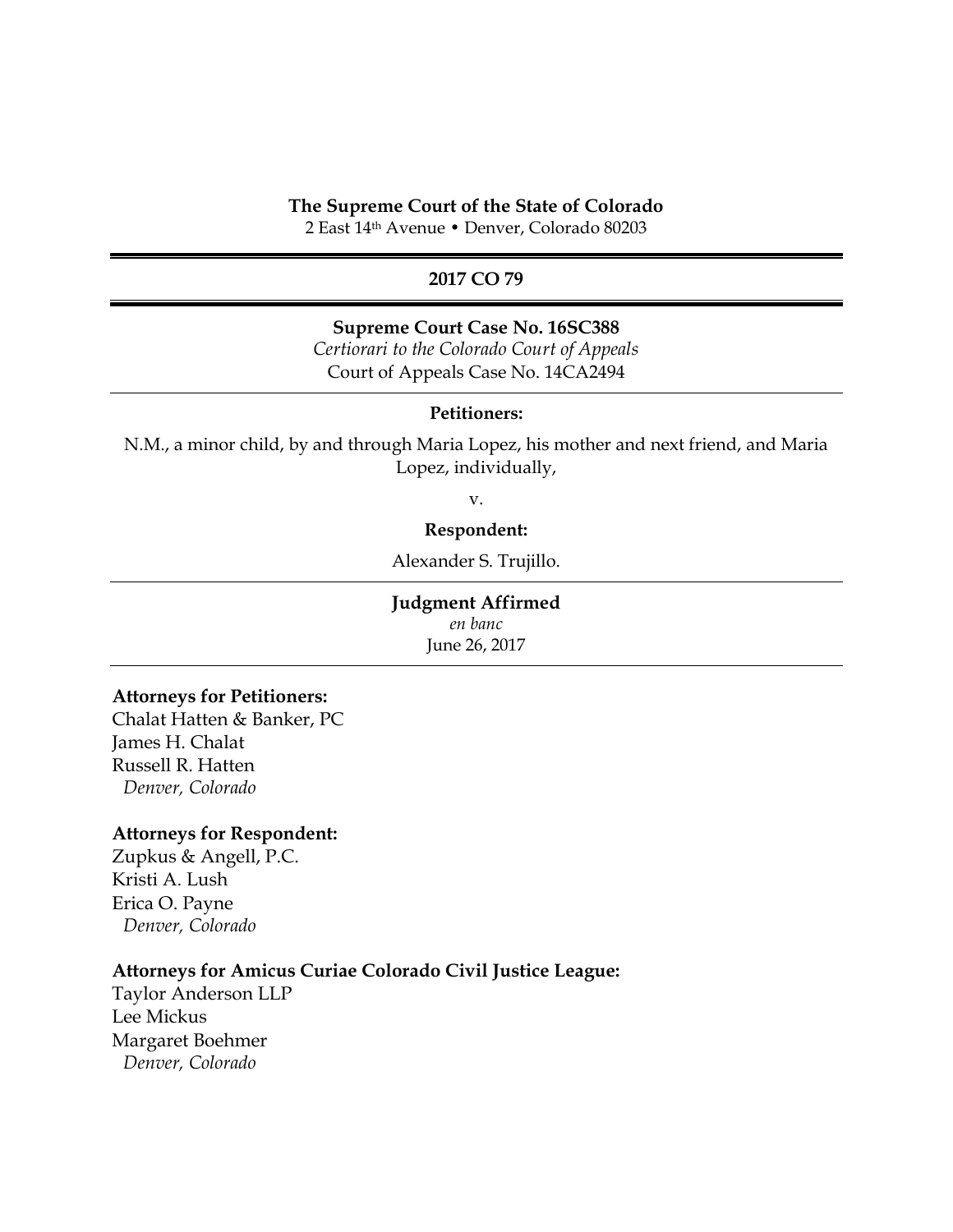# **Attorneys for Amicus Curiae Colorado Defense Lawyers Association:**

Montgomery Little & Soran, PC Echo D. Ryan William B. Ross *Greenwood Village, Colorado* 

**JUSTICE GABRIEL** delivered the Opinion of the Court. **JUSTICE MÁRQUEZ** does not participate.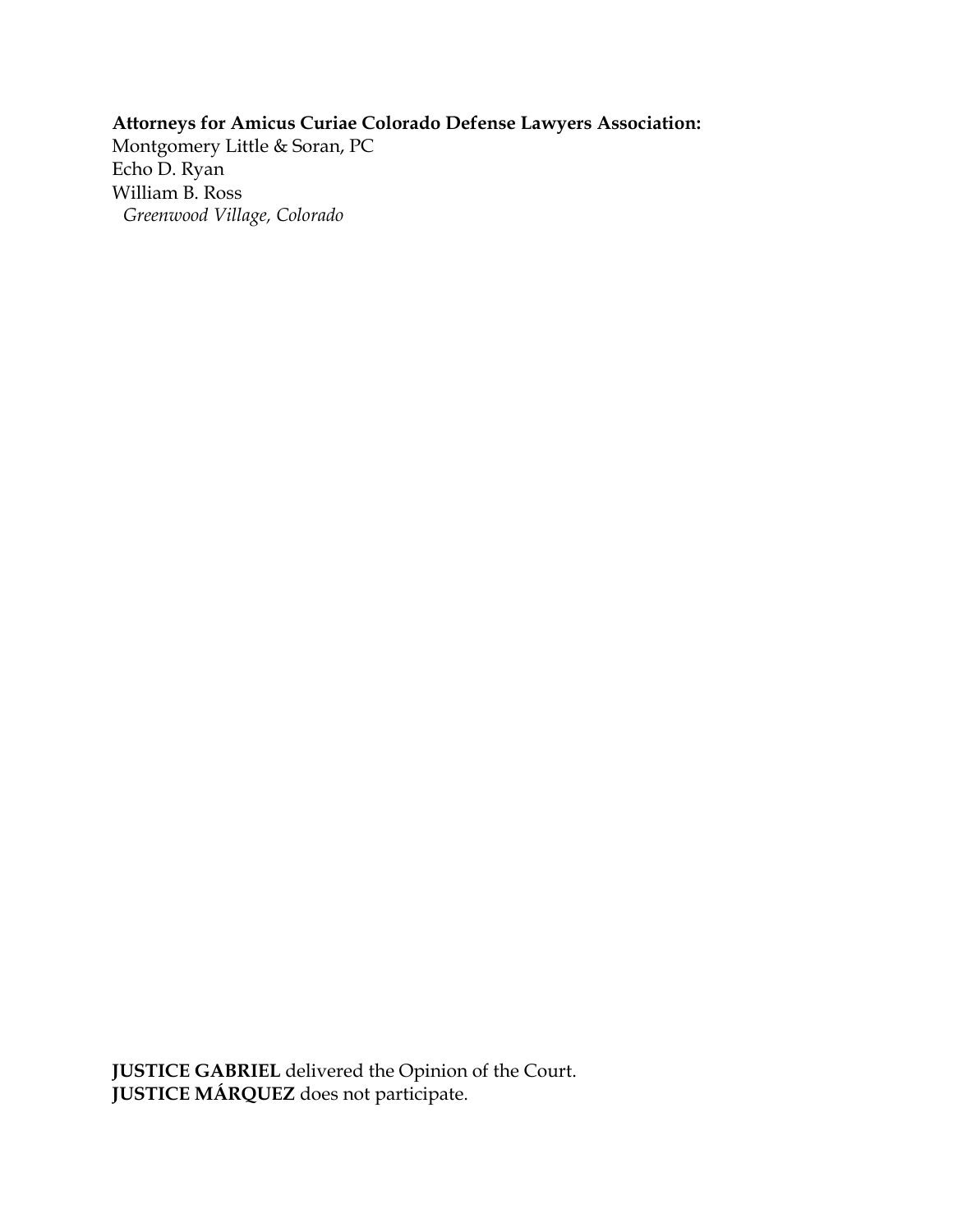¶1 While walking past respondent Alexander Trujillo's home on his way to the playground at Dupont Elementary School, petitioner N.M. became frightened when Trujillo's two pit bulls rushed at the front-yard fence. Although the dogs did not get out of the yard or touch N.M., N.M., in his fright, ran across the street and was struck by a passing van, which seriously injured him.

¶2 N.M., by and through his parent and legal guardian, Maria Lopez, and Lopez, in her individual capacity (collectively, "N.M."), sued Trujillo for, as pertinent here, negligence. Trujillo moved to dismiss that claim, contending that N.M. had not sufficiently pleaded the requisite element of duty. The district court agreed and dismissed the case, and in a split, published decision, a division of the court of appeals affirmed. Lopez v. Trujillo, 2016 COA 53, ¶¶ 2, 41, \_\_\_ P.3d \_\_\_.

¶3 We granted certiorari to decide whether, in the circumstances presented here, Trujillo owed N.M. a duty of care.<sup>1</sup> We conclude that he did not. Because N.M.'s claim against Trujillo is predicated on Trujillo's alleged nonfeasance, or failure to act, and because this case is distinguishable from cases in which a dangerous or vicious animal attacks and directly injures someone, N.M. was required to plead a special relationship between himself and Trujillo in order to establish the duty of care necessary to support a negligence claim. N.M. concedes, however, that he did not plead such a special

 $\overline{a}$ 

<sup>1</sup> Specifically, we granted certiorari to review the following issue:

Whether the court of appeals erred by holding that a dog owner does not owe a duty of care to a child pedestrian who, frightened by the owner's dogs, ran into the street and sustained injuries from a passing vehicle.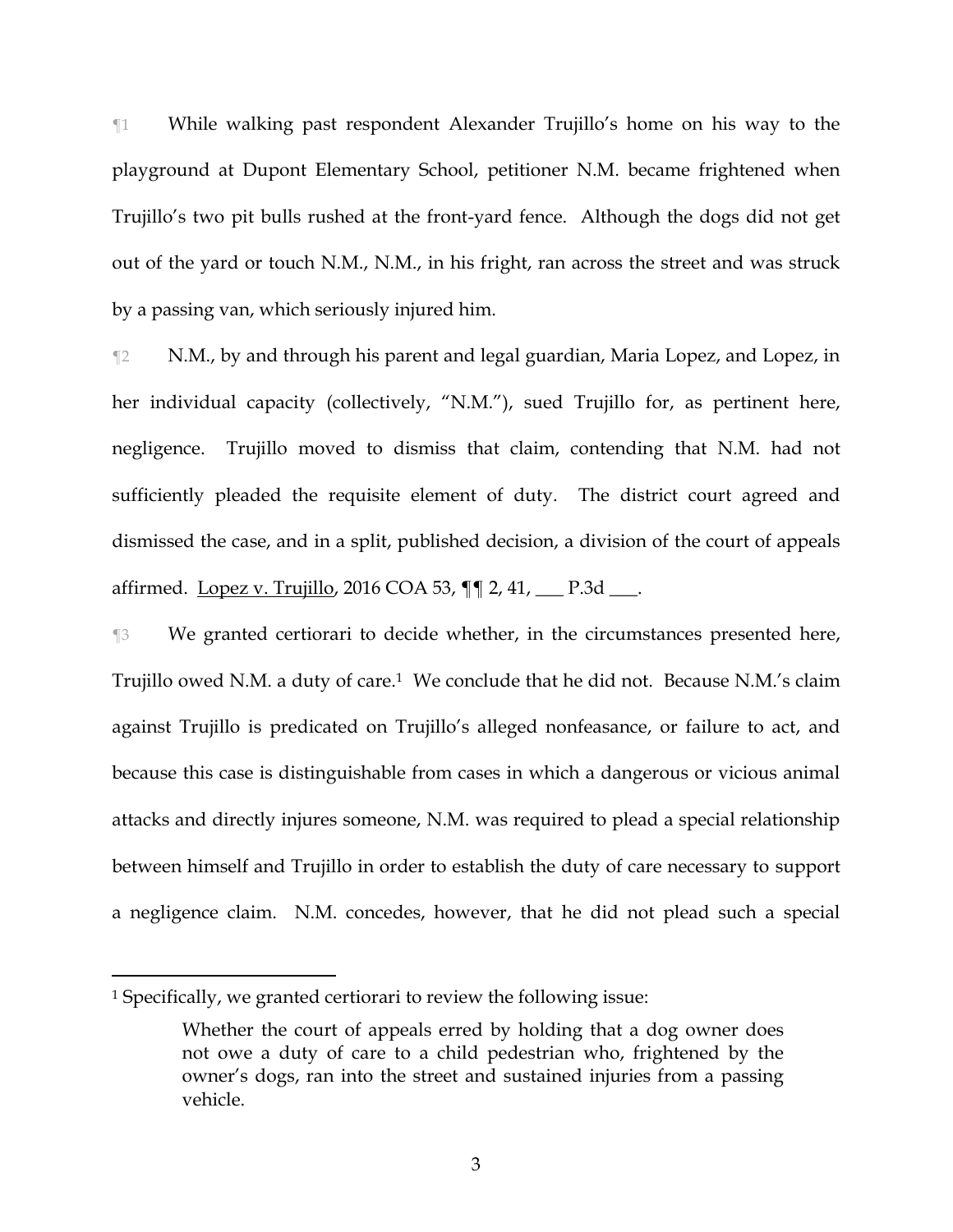relationship. Accordingly, on the facts now before us, we conclude that Trujillo owed no duty of care to N.M. and that therefore the district court properly dismissed N.M.'s negligence claim against Trujillo.

#### **I. Facts and Procedural History**

¶4 In his amended complaint, N.M. alleged the following facts:

¶5 One day in August 2013, eight-year-old N.M. and his cousin were walking to the playground at Dupont Elementary School. As the pair approached Trujillo's home, which was directly across the street from the playground, two "large, vicious, and loud-barking" pit bulls in Trujillo's front yard rushed at the boys without provocation and "jumped on and rattled" the four-foot-high chain link fence that abutted the sidewalk on which the boys were walking.

¶6 Although neither dog escaped Trujillo's yard or touched the boys, the dogs startled and frightened them. Thinking that the dogs were going to jump over the fence and bite them, the boys ran into the adjacent street where N.M. was hit by a passing van. He suffered severe injuries and was hospitalized for twenty-four days.

¶7 Thereafter, N.M. sued the van driver and the driver's employer, alleging negligence, negligence per se, and respondeat superior.2 N.M. subsequently moved to amend his complaint to add claims against Trujillo, and the district court granted that motion.

¶8 As pertinent here, the amended complaint alleged that at the time of the incident at issue, Trujillo had actual knowledge of previous incidents in which his two pit bulls  $\overline{a}$ 

<sup>2</sup> N.M. ultimately settled these claims, and they are not at issue here.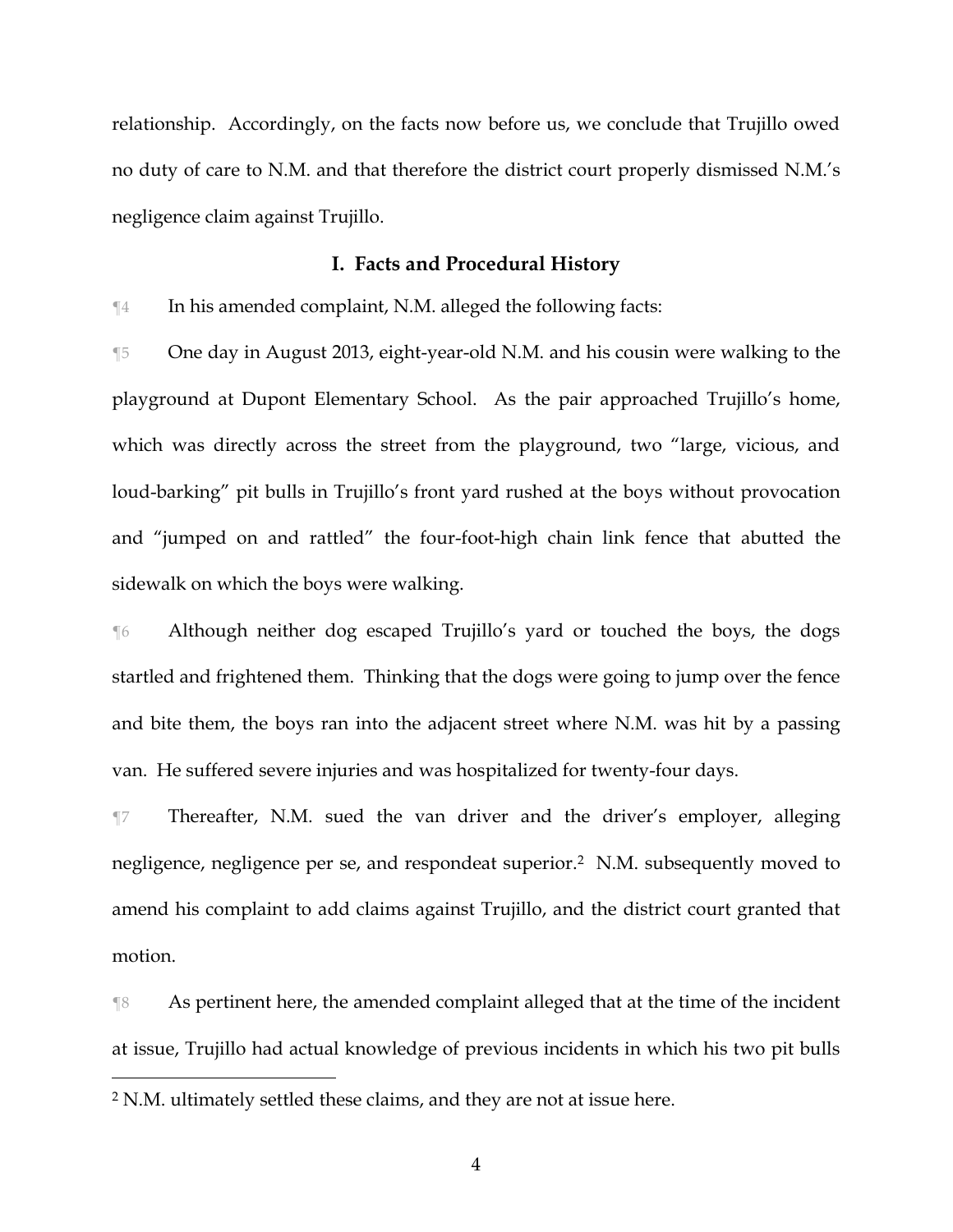had frightened others by rushing the fence, barking loudly in a threatening manner, and jumping up on and rattling the fence. The complaint did not, however, allege any special relationship between Trujillo and N.M.

¶9 Based on the foregoing allegations, N.M. asserted, among other claims not presently before us, a negligence claim against Trujillo. In this claim, he alleged that Trujillo (1) had a duty to exercise reasonable care to control his vicious/dangerous pit bulls so as not to frighten, threaten, or harm others, or to cause others to harm themselves attempting to flee from the charging pit bulls; (2) knew or should have known that children walked along the sidewalk in front of his house to access the playground across the street; (3) breached his duty to exercise reasonable care to prevent his dogs from threatening and frightening pedestrians who were walking in front of his house; and (4) caused N.M. serious bodily injuries, damages, and losses.

¶10 In response to N.M.'s negligence claim, Trujillo filed a C.R.C.P. 12(b)(5) motion to dismiss. In this motion, Trujillo argued, among other things, that he owed no duty of care to N.M.

¶11 The district court ultimately granted Trujillo's motion as to N.M.'s negligence claim. In so ruling, the court concluded that, as a matter of law, Trujillo owed N.M. no duty because Trujillo "could not reasonably foresee that his dogs' barking or lunging at his fence would cause [N.M.] to be so frightened that he would run into the street and get hit by a car."

¶12 N.M. appealed, and in a split, published opinion, a division of the court of appeals affirmed. Lopez, ¶¶ 2, 41.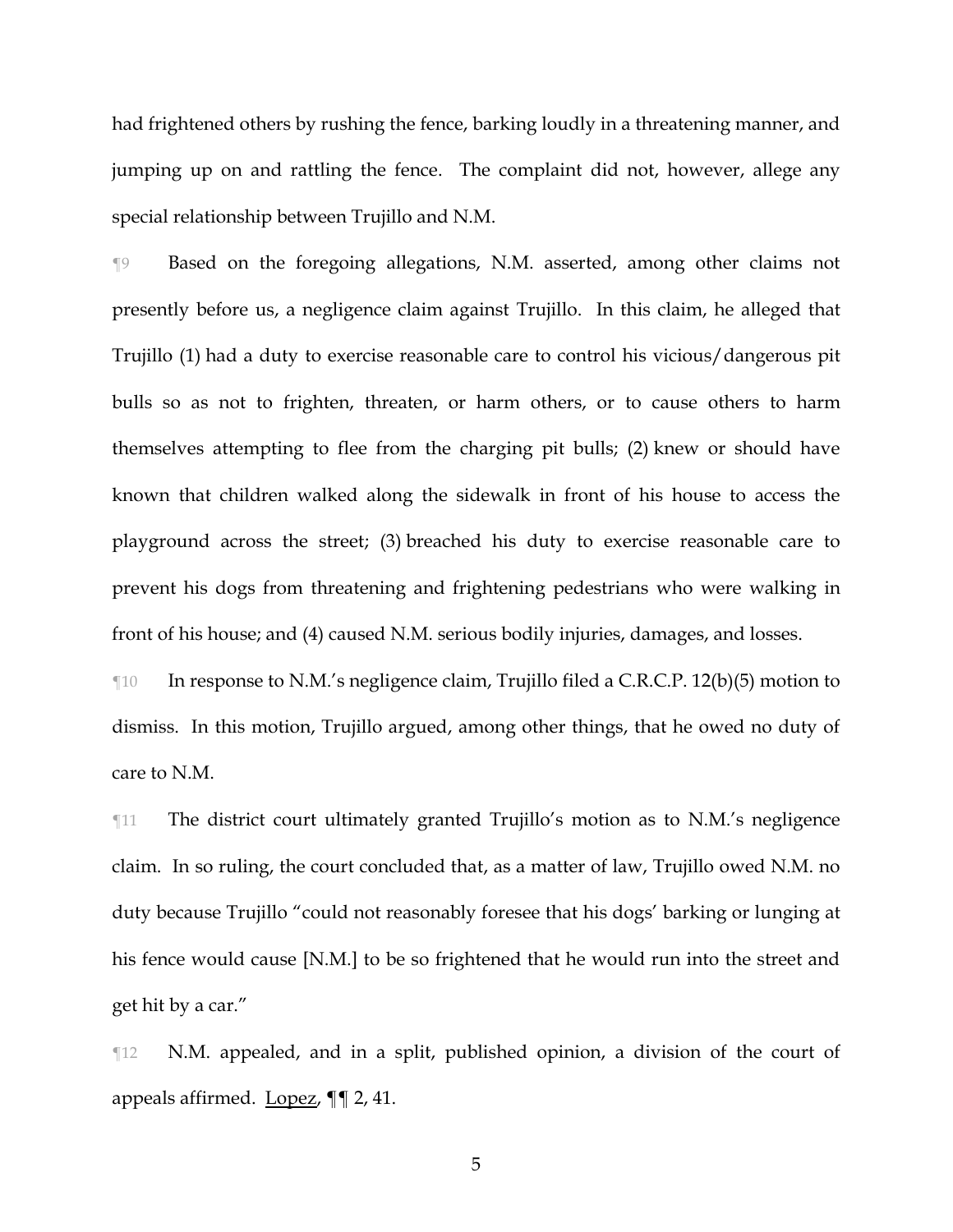¶13 As pertinent here, the division majority evaluated the factors set forth in Taco Bell, Inc. v. Lannon, 744 P.2d 43, 46 (Colo. 1987), to guide courts in deciding whether to impose a duty of care and concluded that Trujillo did not owe N.M. such a duty. Lopez,  $\P$  15–31. In reaching this conclusion, the majority first noted that the dogs were fenced inside Trujillo's yard by a four-foot-high chain-link fence and that the amended complaint did not allege that either dog had jumped over the fence or had physically harmed or touched N.M. Id. at  $\P$  16. The majority further observed that although N.M.'s injuries were tragic, their likelihood was not foreseeable. Id. at ¶ 17. In addition, the majority stated that the social utility of Trujillo's conduct outweighed the foreseeability and likelihood of injury. Id. at  $\P$  21. Finally, the majority opined that the magnitude of the burden on dog owners to guard against injury was high, as were the costs of placing any additional burdens on the owners, and that the consequences of imposing such additional burdens would be unreasonable. <u>Id.</u> at  $\P$  22. Specifically, dog owners would effectively be required to keep dogs in a place where they could neither be seen nor heard by members of the public passing by, and additional measures would not alleviate the possibility that a passerby would be frightened by a suddenly barking dog. Id.

¶14 Accordingly, the division concluded that the district court had properly ruled that Trujillo did not owe N.M. a duty of care. Id. at ¶ 31.

¶15 Judge Vogt dissented. Although she agreed that the case turned on the application of the Taco Bell factors, her assessment of those factors differed from that of the majority. See id. at  $\P\P$  43–51. Specifically, in Judge Vogt's view, a dog owner may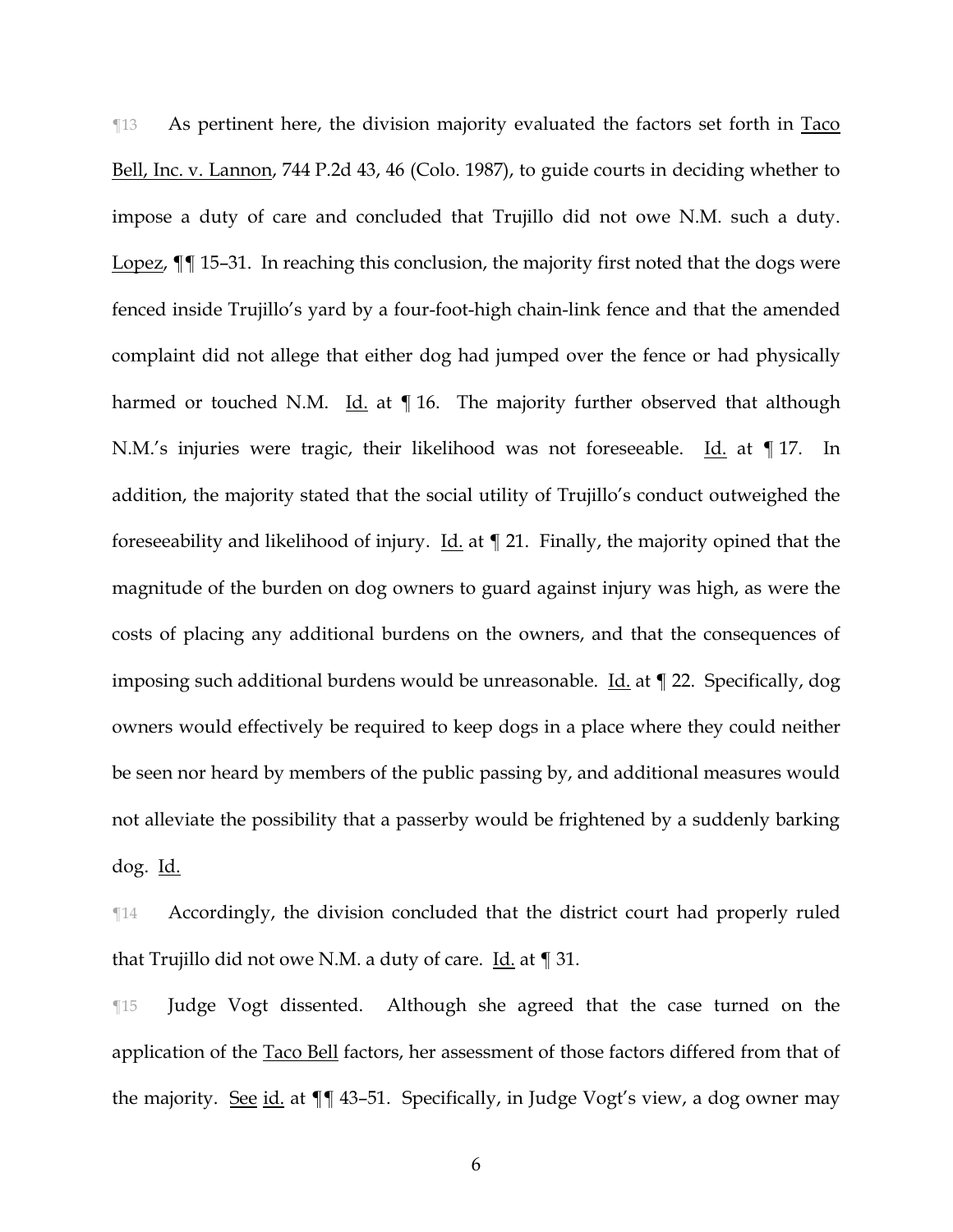be liable for harm caused by the dog to another person even if the dog does not physically contact the other person.  $\underline{Id}$  at  $\P$  44. In addition, Judge Vogt deemed it "eminently foreseeable" that a child in N.M.'s position would (1) be frightened when two "large, vicious, loud-barking pit bulls" rushed and jumped on the fence and (2) run into the street to get away from them. Id. at  $\P$  46. Given the general recognition of the limitations on the right to keep vicious dogs, Judge Vogt further believed that the social utility of Trujillo's ownership of the dogs at issue did not outweigh the foreseeability of injury to others by those dogs. Id. at ¶ 50. Finally, Judge Vogt opined that the record at the motion to dismiss stage did not support the majority's conclusions as to the magnitude and reasonableness of the burden that would be placed on dog owners to guard against injury or harm caused by their dogs. Id. at  $\P$  51. Judge Vogt would therefore have allowed N.M.'s negligence claim to go to the jury. Id. at ¶ 53.

¶16 N.M. subsequently sought, and we granted, certiorari.

## **II. Analysis**

¶17 We begin by articulating the proper standard of review for the dismissal of claims under C.R.C.P. 12(b)(5). We then address the applicable duty of care in the context of nonfeasance claims such as that present here. Finally, we apply the pertinent standards to the facts of this case and conclude that, as a matter of law, Trujillo owed no duty of care to N.M.

### **A. Standard of Review**

¶18 We review de novo a district court's dismissal for failure to state a claim under C.R.C.P. 12(b) $(5)$ , and we apply the same standards as the district court. Colo. Ethics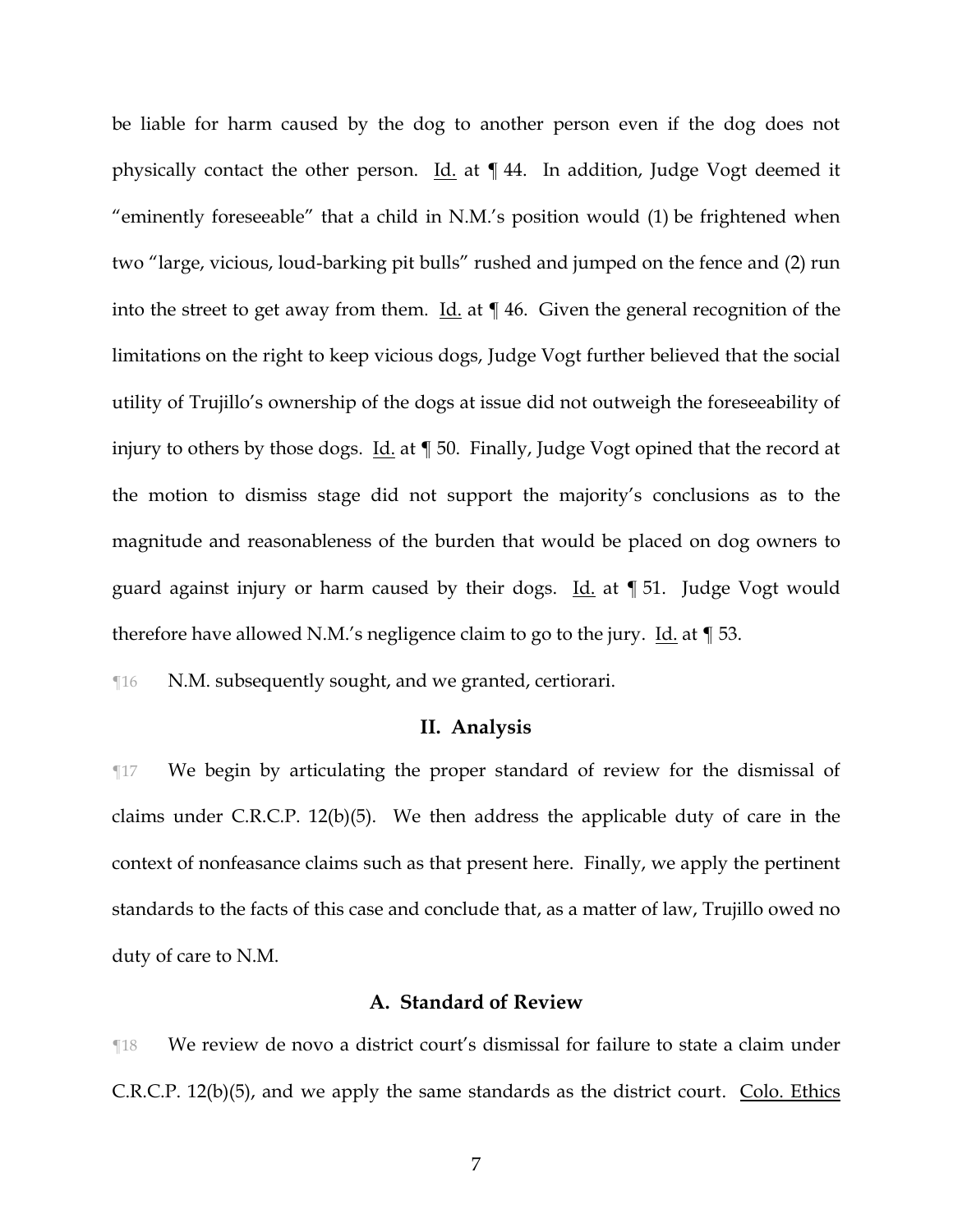Watch v. Senate Majority Fund, LLC, 2012 CO 12, ¶ 16, 269 P.3d 1248, 1253. Accordingly, we accept all allegations in the complaint as true, and we view them in the light most favorable to the non-moving party. Id. Dismissal under C.R.C.P. 12(b)(5) is proper only when the facts alleged in the complaint cannot, as a matter of law, support the claim for relief. Id.

¶19 At the time both the district court and the division decided this case, Colorado courts applied the standard set forth in Conley v. Gibson, 355 U.S. 41, 45–46 (1957), abrogated by Bell Atl. Corp. v. Twombly, 550 U.S. 544, 562–63 (2007), for assessing motions to dismiss for failure to state a claim. Under this standard, a complaint could not be dismissed for failure to state a claim unless it appeared beyond doubt that the plaintiff could prove no set of facts in support of the claim that would entitle the plaintiff to relief. Id.

¶20 In Warne v. Hall, 2016 CO 50, ¶ 24, 373 P.3d 588, 595, however, we chose to follow more recent federal precedent, and we adopted a "plausibility" standard for assessing C.R.C.P. 12(b)(5) motions. Under this standard, to survive a motion to dismiss for failure to state a claim, a plaintiff must allege a plausible claim for relief. Id. at ¶ 9, 373 P.3d at 591.

 $\mathbb{T}^{21}$  The parties here dispute which standard – Conley or Warne – applies to N.M.'s amended complaint, which was filed before we decided Warne. We need not resolve this dispute, however, because, for the reasons set forth below, under either standard, N.M.'s amended complaint does not sufficiently state a viable negligence claim on which relief could be granted.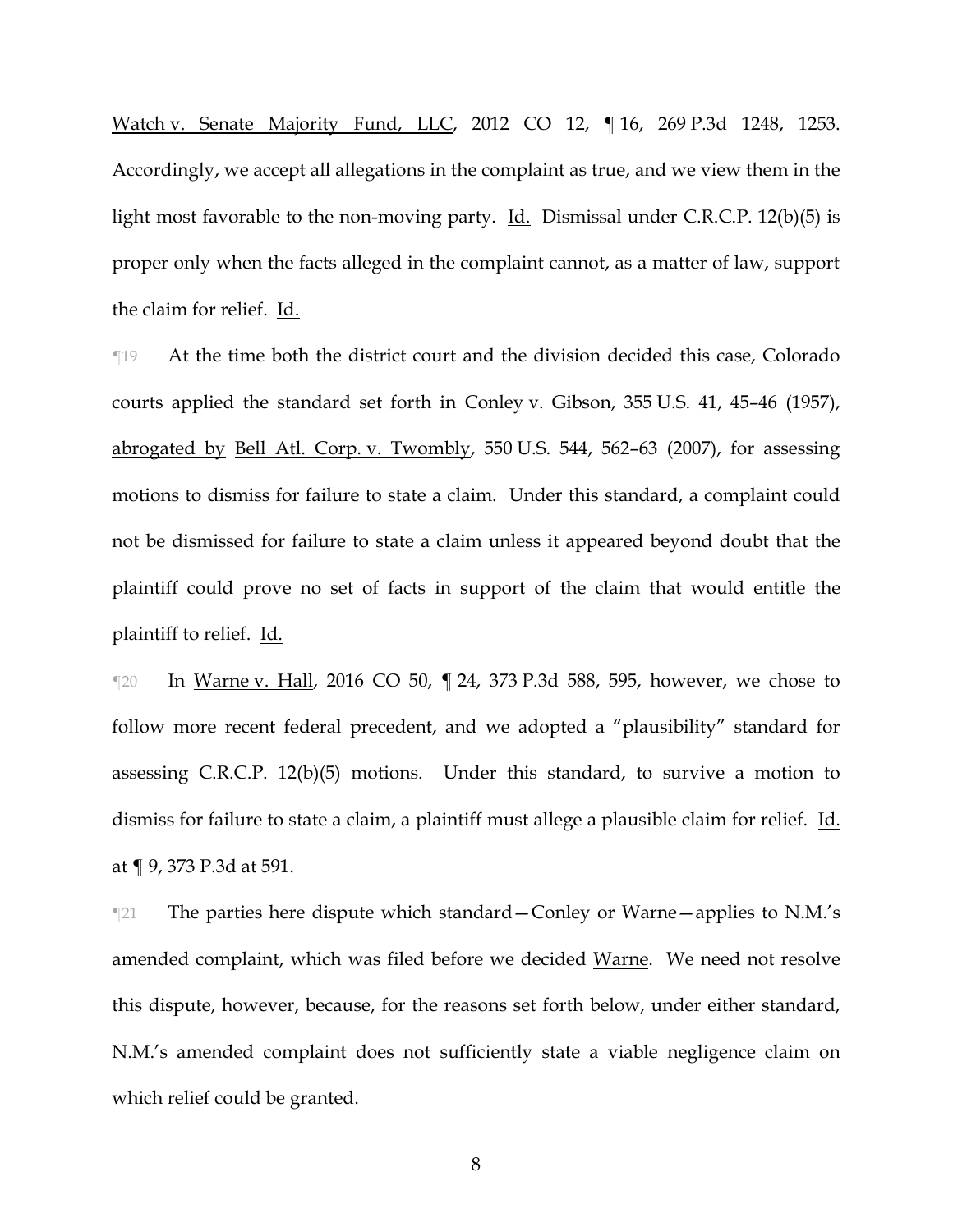¶22 Accordingly, we now turn to the applicable standard of care.

## **B. Duty of Care**

¶23 To recover on a negligence claim, a plaintiff must establish that (1) the defendant owed the plaintiff a legal duty of care; (2) the defendant breached that duty; (3) the plaintiff was injured; and  $(4)$  the defendant's breach caused that injury. Vigil v. Franklin, 103 P.3d 322, 325 (Colo. 2004).

¶24 Whether a defendant owes a duty to a plaintiff is the threshold element because absent a duty, the question of whether the other elements can be satisfied does not arise. See id. Whether a duty exists presents a question of law to be determined by the court. Id. This question requires the court to determine whether the plaintiff's interest that has been infringed by the defendant's conduct is entitled to legal protection. See Metro. Gas Repair Serv., Inc. v. Kulik, 621 P.2d 313, 317 (Colo. 1980).

¶25 In making the foregoing determination, we have recognized a distinction between claims based on a defendant's failure to act (i.e., nonfeasance) and claims based on a defendant's active misconduct (i.e., misfeasance). See Univ. of Denver v. Whitlock, 744 P.2d 54, 57 (Colo. 1987) ("In determining whether a defendant owes a duty to a particular plaintiff, the law has long recognized a distinction between action and failure to act—'that is to say, between active misconduct working positive injury to others [misfeasance] and passive inaction or a failure to take steps to protect them from harm [nonfeasance].'") (quoting W. Page Keeton, Dan B. Dobbs, Robert E. Keeton & David G. Owen, Prosser & Keeton on the Law of Torts § 56, at 373 (5th ed. 1984)). One reason for this distinction lies in the fact that an actor's misfeasance has created a new risk of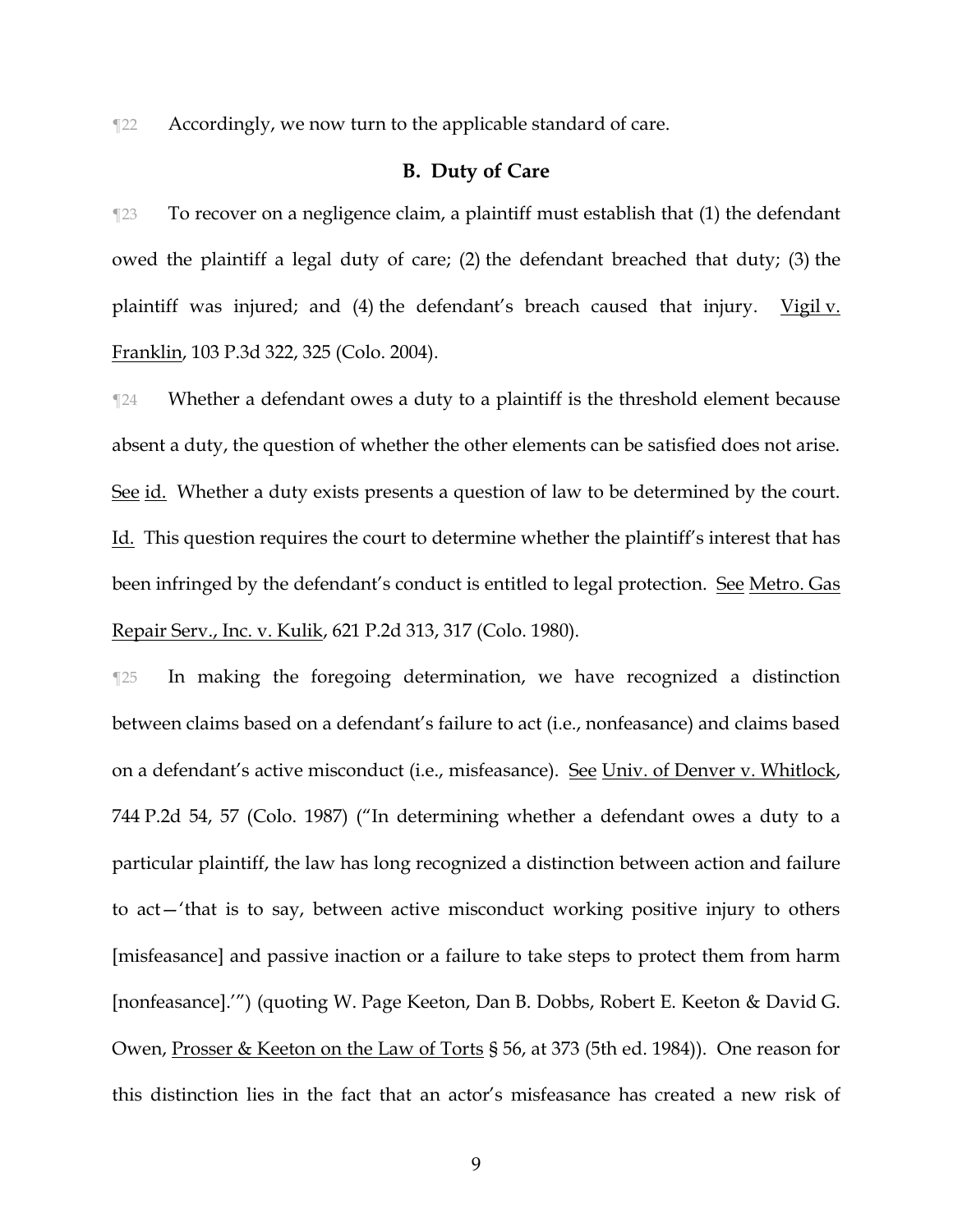harm, whereas by nonfeasance, the actor has simply preserved the status quo. See id.; accord Smit v. Anderson, 72 P.3d 369, 372 (Colo. App. 2002).

¶26 "In nonfeasance cases the existence of a duty has been recognized only during the last century in situations involving a limited group of special relationships between parties." Whitlock, 744 P.2d at 58. Such relationships are predicated on a "definite relation" between the parties that is of such a character that social policy justifies the imposition of a duty to act. Id. A duty to act might arise, for example, in a situation in which two parties are in a relationship of dependence or mutual dependence. Id.

¶27 To date, we have recognized only the following types of special relationships: (1) common carrier/passenger, (2) innkeeper/guest, (3) possessor of land/invited entrant, (4) employer/employee, (5) parent/child, and (6) hospital/patient. Id.; see also Westin Operator, LLC v. Groh, 2015 CO 25, ¶¶ 28, 32, 347 P.3d 606, 612–13 (concluding that by virtue of the innkeeper/guest special relationship, a hotel has a legal duty to exercise reasonable care toward its guests, and noting that "when a special relationship exists, liability can result both from misfeasance (active misconduct causing a positive injury to others) or nonfeasance (passive inaction or a failure to protect from harm)").

¶28 Applying the foregoing principles, we have generally declined to impose a duty of care in cases involving a defendant's nonfeasance, absent a special relationship between the parties.

¶29 For example, in Whitlock, 744 P.2d at 55, the plaintiff brought a negligence claim against the University of Denver for injuries he suffered in a trampoline accident at a fraternity house. The plaintiff contended that the University owed him a duty to ensure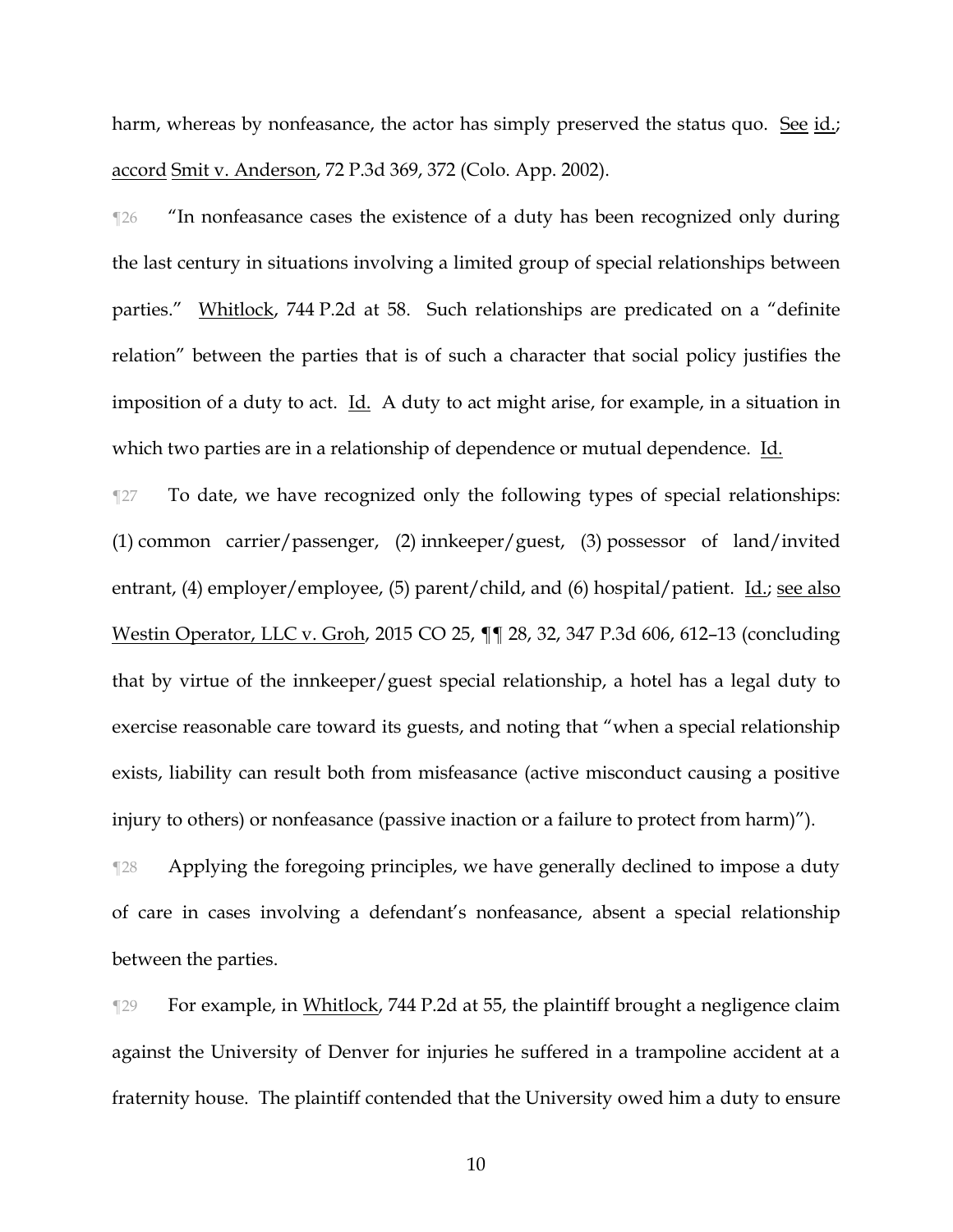that the fraternity's trampoline either (1) would be used only under supervised conditions or (2) would be removed from the front lawn of the fraternity house. Id. at 59.

¶30 We began our analysis by observing that the plaintiff's allegations involved a negligent failure to act, rather than negligent action. Id. Accordingly, we stated that any duty that the defendant owed to the plaintiff would need to be grounded on a special relationship between the University and the plaintiff. Id.

¶31 We then evaluated two possible sources of a special relationship from which a duty could have arisen in that case: (1) the plaintiff's status as a student of the University and (2) the lease between the University and the fraternity of which the plaintiff was a member. Id. at 59–62. We determined, however, that neither of these relationships was one of dependence that could give rise to the requisite special relationship.  $\underline{Id}$  at 61–62. Accordingly, we concluded that the University owed no duty to the plaintiff to eliminate the private use of trampolines on campus, to supervise that use, or to protect the plaintiff from the well-known dangers of such use. Id. at 62.

**The Similarly, in Bittle v. Brunetti, 750 P.2d 49, 50 (Colo. 1988), the plaintiff brought a** negligence claim against commercial property owners alleging that the owners' failure to shovel the sidewalk abutting their property caused him to fall and injure himself. Addressing the question of whether the owners owed the plaintiff a duty of care in such circumstances, we explained that "absent a special relationship between a plaintiff and a defendant, we will not impose a duty on the defendant to take affirmative measures to prevent a harm to the plaintiff."  $\underline{Id}$  at 53. On the facts then before us, we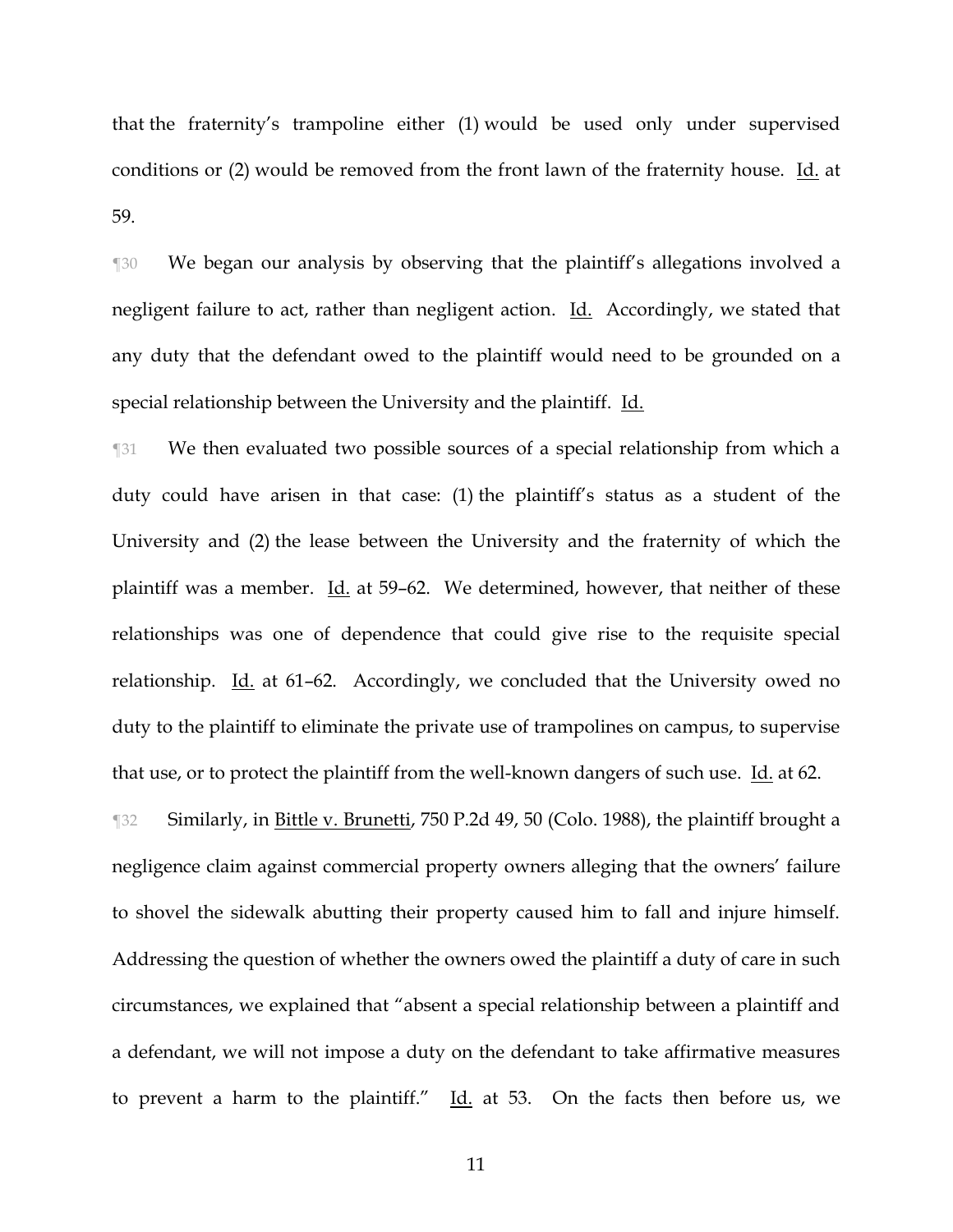determined that no special relationship existed between the parties at issue, and therefore, we held that "owners of property have no common law duty to remove naturally accumulating snow and ice from the public sidewalks abutting their property." Id. at 53–55. In reaching this conclusion, we observed that nonliability was "consistent with our reluctance to impose liability based on nonfeasance." Id. at 53.

¶33 With this legal framework in mind, we turn to the facts in the present case.

## **C. Application**

¶34 At oral argument, N.M.'s counsel conceded that N.M.'s amended complaint asserted a claim of nonfeasance. Specifically, as pertinent here, the amended complaint alleged negligence based on Trujillo's purported breach of his duty "to exercise reasonable care to prevent his dogs from threatening and frightening pedestrians walking in front of his house."

¶35 N.M., however, did not allege any special relationship between himself and Trujillo, and we perceive nothing in the amended complaint, even construed liberally, that would support a finding of any of the types of special relationships that we have recognized to date. See Whitlock, 744 P.2d at 58. Nor has N.M. articulated a relationship of dependence or mutual dependence between himself and Trujillo that might support the recognition of a new type of special relationship, not previously recognized by our case law. See id. at 58–62.

¶36 Absent such a special relationship, we conclude, as a matter of law and in accordance with the settled precedent discussed above, that Trujillo did not owe N.M. a duty of care.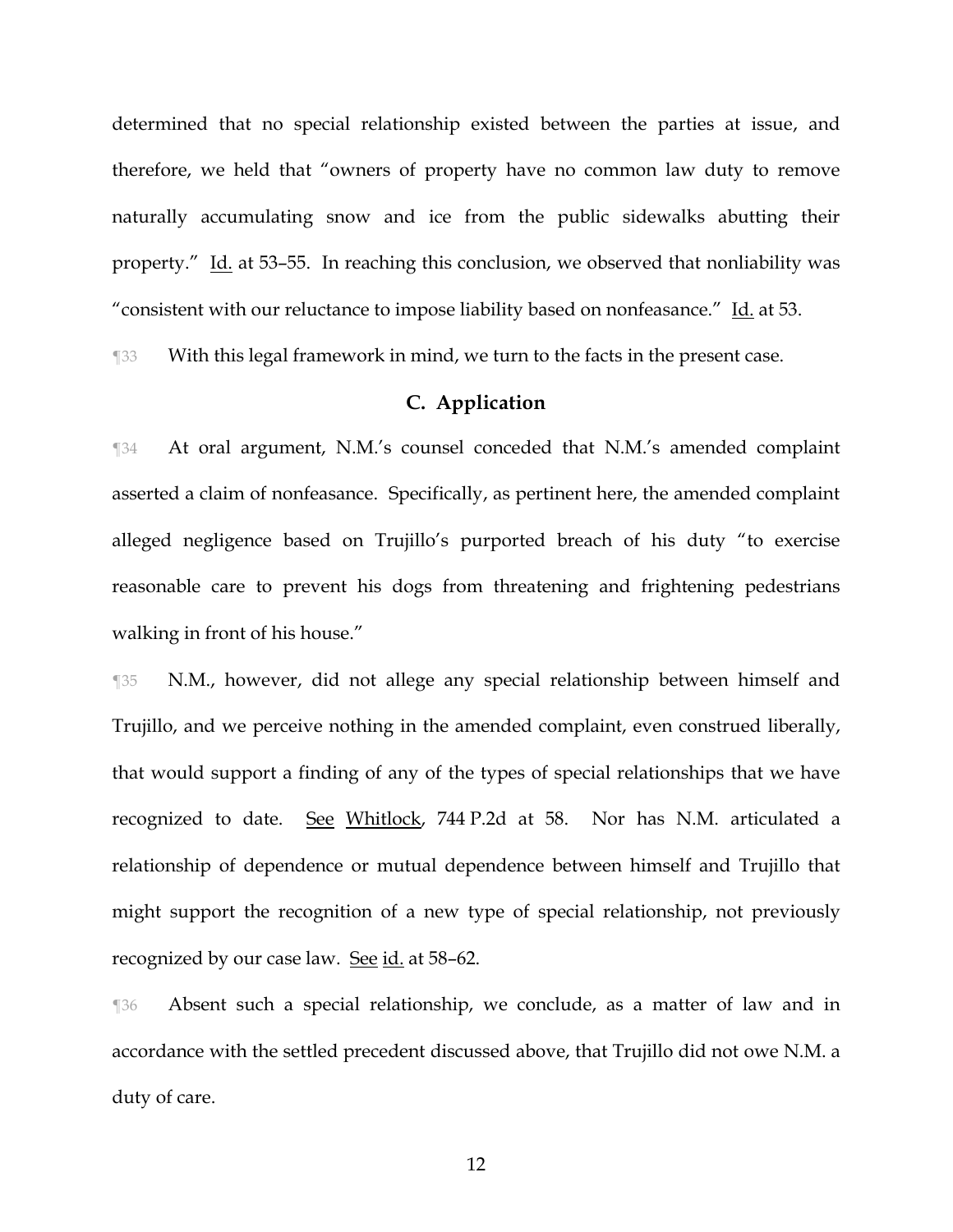¶37 We are not persuaded otherwise by N.M.'s contention at oral argument that no special relationship is required here. In support of this contention, N.M. cited several cases involving purported negligence claims against pet owners, and he argued that these cases (1) provide the proper framework for evaluating the duty of care in a case like this and (2) do not require a special relationship between the parties. See, e.g., Barger v. Jimerson, 276 P.2d 744 (Colo. 1954); Dubois v. Myers, 684 P.2d 940 (Colo. App. 1984); Melsheimer v. Sullivan, 27 P. 17 (Colo. App. 1891).

¶38 Although as N.M. asserts, the cases on which he relies suggest that a plaintiff can assert a negligence claim, notwithstanding the absence of a special relationship, based on an injury caused by a domestic animal with vicious or dangerous tendencies, for three reasons, we conclude that these cases do not apply here.

¶39 First, these cases appear to be premised on a theory of strict liability arising from injuries caused by dangerous or vicious animals. See CJI-Civ. 4th 13:1 note 4 (noting that Barger and Melsheimer "hold, in effect, that if a person who owns or keeps an animal knows or is on notice that the particular animal is dangerous or destructive, then that person is strictly liable for injuries proximately caused by a failure to keep the animal secured"); see also Swerdfeger v. Krueger, 358 P.2d 479, 481–82 (Colo. 1960) (noting that liability in Barger and Melsheimer was premised on the facts that the dog in Melsheimer was a watchdog and was trained to attack trespassers and that the dog in Barger had broken from its restraint and attacked the plaintiff).

¶40 "Strict liability is most commonly applied in matters of product liability, ultrahazardous activities, and trespass that, by their nature, may cause harm to others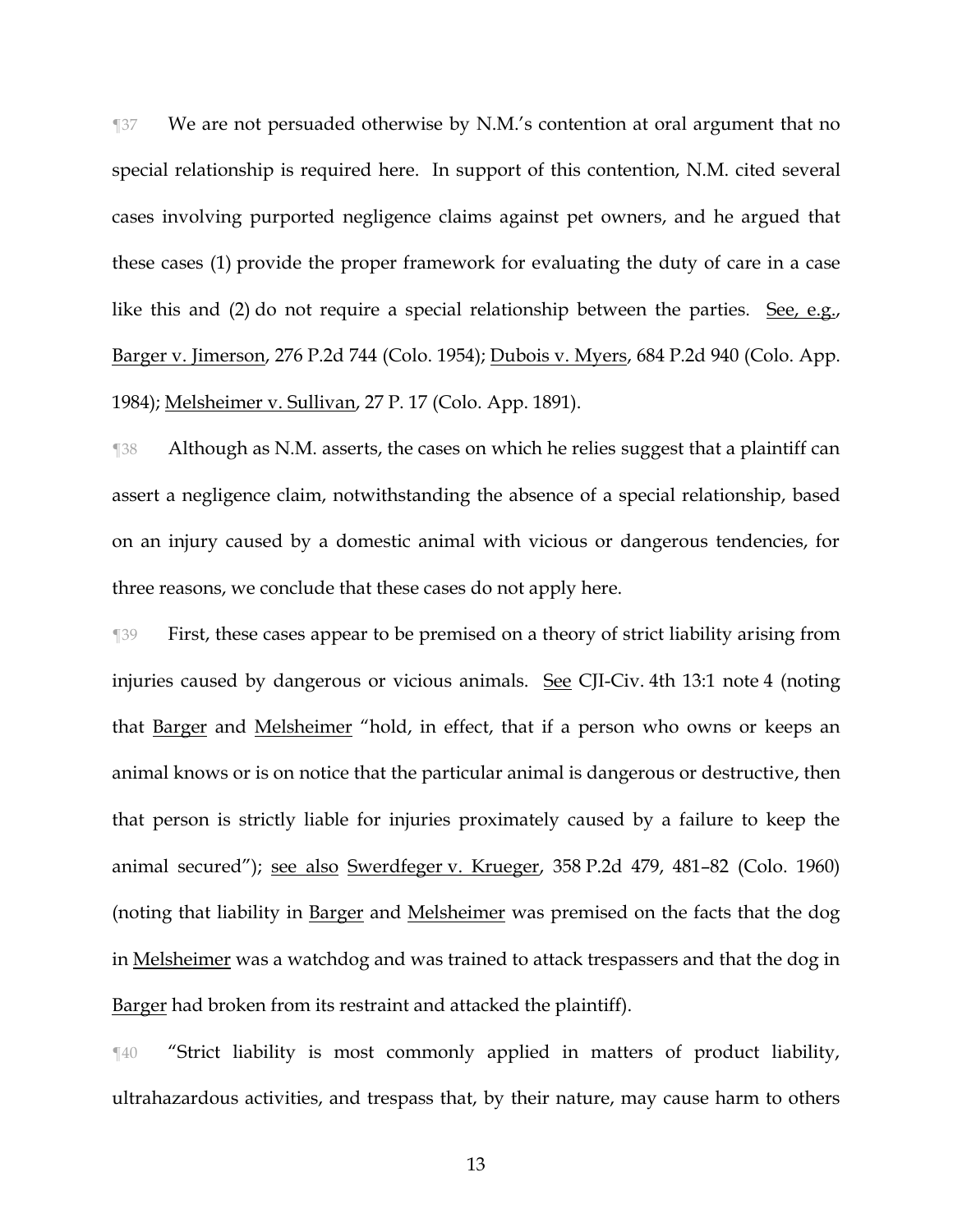regardless of the exercise of due care." Minto v. Sprague, 124 P.3d 881, 884 (Colo. App. 2005). In such cases, the focus is on the product or instrumentality at issue, rather than on the conduct of either the plaintiff or the defendant. Boles v. Sun Ergoline, Inc., 223 P.3d 724, 727 (Colo. 2010).

¶41 Here, N.M. has not argued that the negligence claim now before us is premised on a theory of strict liability. For that reason alone, the cases on which he relies are inapposite.

¶42 Second, and consistent with the cited cases' focus on the animals at issue rather than on the conduct of the defendants, none of those cases discussed the respective defendants' duties to the plaintiffs, which is the issue now before us. For this reason as well, the cases on which N.M. relies are not helpful here.

¶43 Third, the cases on which N.M. relies all involve situations in which the animal itself directly injured the plaintiff. For example, in Melsheimer, 27 P. at 22–23, the plaintiff alleged negligence based on injuries he received from being bitten and otherwise injured by the defendant's dog, which was a watchdog that had been trained to attack trespassers. Similarly, in Barger, 276 P.2d at 460–61, the defendants' dog had broken from its restraints and was running loose when it attacked the plaintiff and grabbed her left ankle. And in Dubois, 684 P.2d at 941, the negligence action at issue arose from injuries sustained by the plaintiff when the defendant's horse kicked her.

¶44 Here, in contrast, Trujillo's dogs did not escape their enclosure and never touched N.M. Thus, even if the cases on which N.M. relies could, in certain circumstances, support a viable negligence claim, notwithstanding the absence of a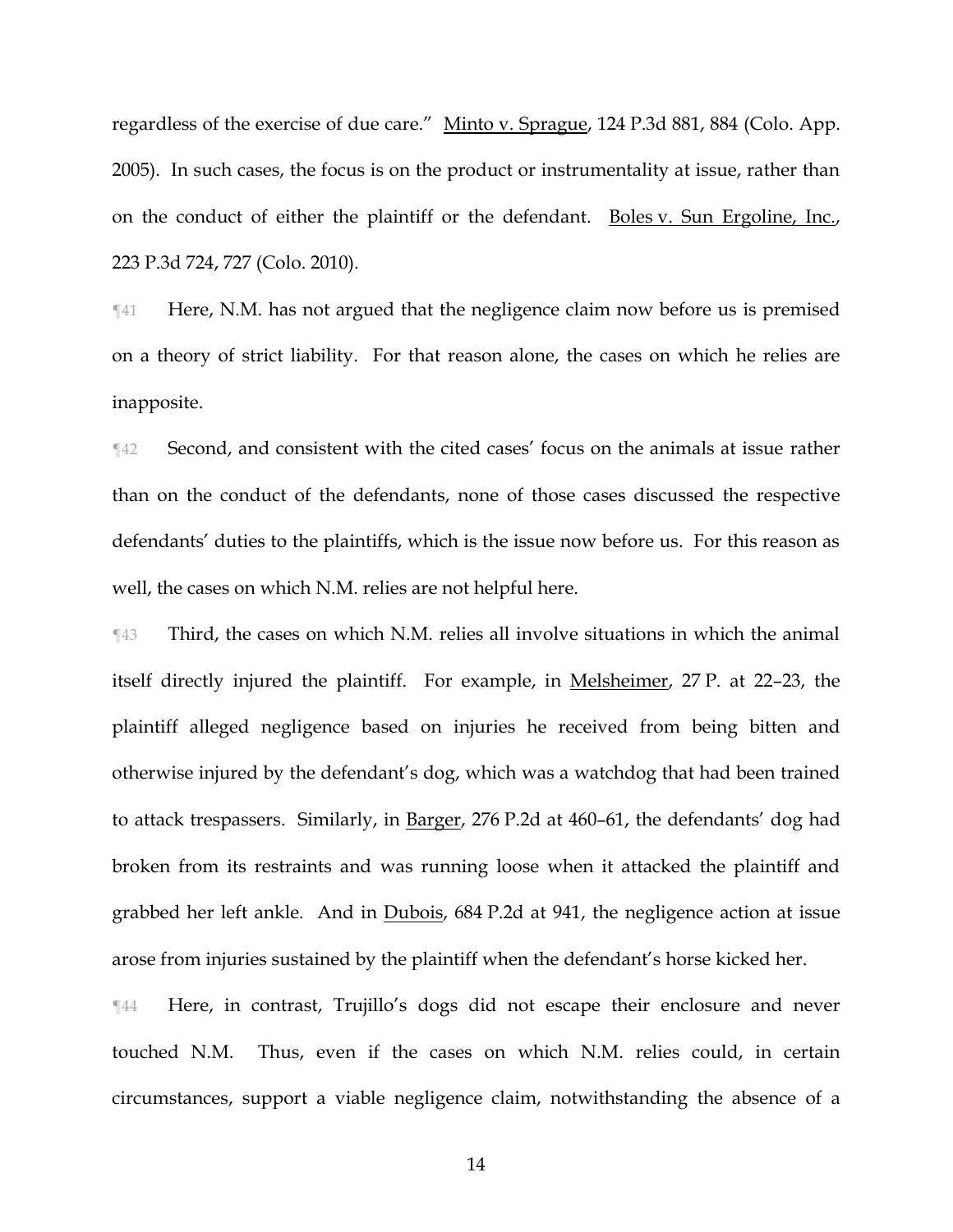special relationship between the parties, this is not such a case, and we perceive no reason to extend the reasoning of the cited cases to a case like the present one. Indeed, were we to do so, it would be difficult to discern the limits of such a rule, and the threshold element of duty would be rendered virtually meaningless in negligence cases involving animals.

¶45 CJI-Civ. 4th 13:1 and Fishman v. Kotts, 179 P.3d 232 (Colo. App. 2007), on which N.M. also relies, are not to the contrary. Indeed, these authorities support our conclusion here.

¶46 CJI-Civ. 4th 13:1 is a pattern jury instruction entitled, "Domestic Animals— Dangerous or Vicious Tendencies—Elements of Liability." Like the above-referenced cases on which N.M. relies, this instruction does not address the issue of duty. Nor does it support a negligence claim in a case like the present one absent the showing of a duty. To the contrary, note 1 to that pattern instruction specifically states, "This instruction should be given only if the court has determined that the defendant owed a duty of care to the plaintiff to protect against the alleged injury." For the reasons set forth above, we do not believe that N.M. has pleaded sufficient facts to establish the requisite duty.

¶47 Similarly, in Fishman, 179 P.3d at 235–36, the division considered whether the trial court had abused its discretion in instructing the jury, pursuant to CJI-Civ. 4th 13:1, on the liability of dog owners. In that case, a horse rider was injured when a dog got underneath her horse and nipped and bit at the horse's hooves, causing the horse to rear up and ultimately fall on the rider. Id. at 234. The division concluded that the trial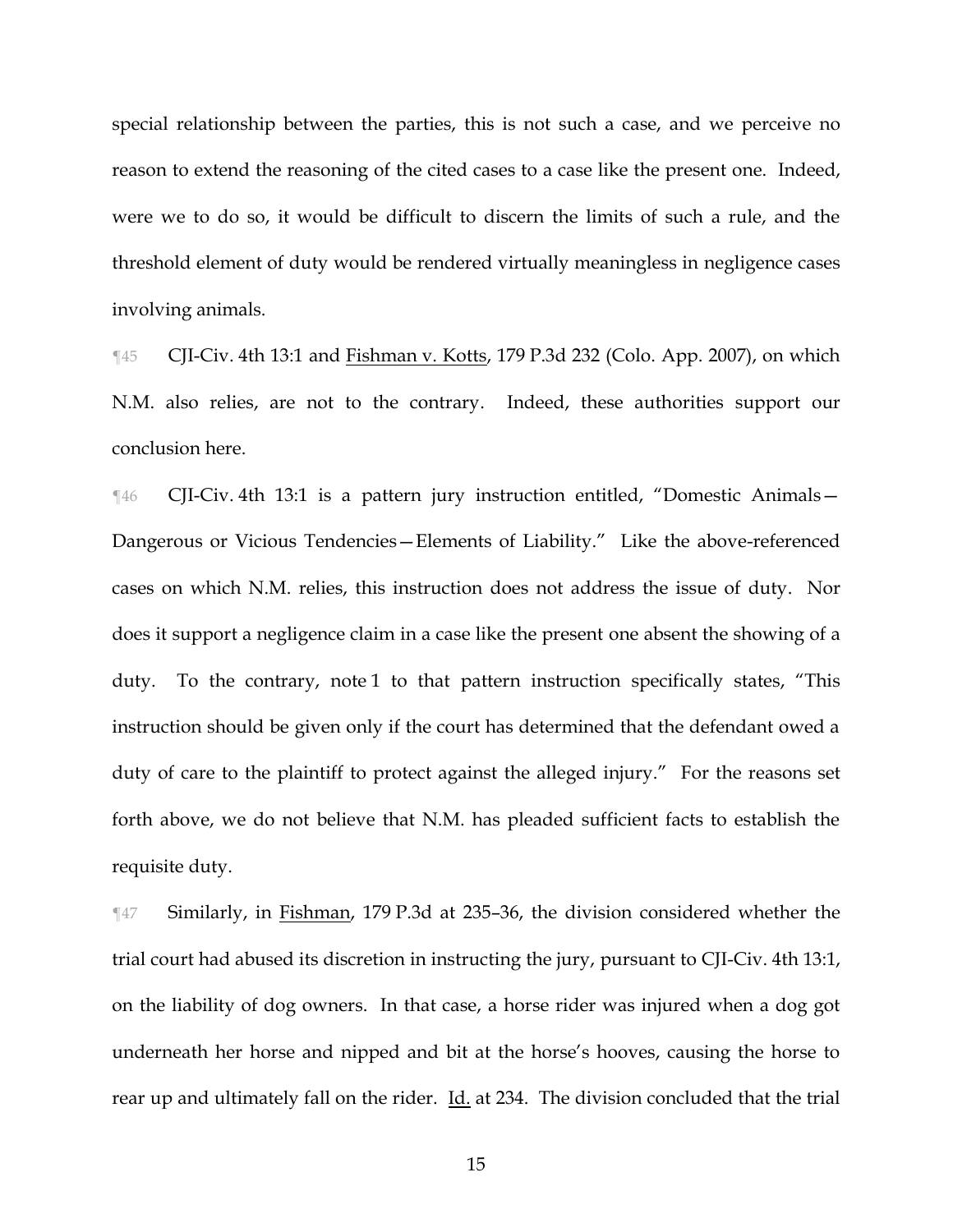court did not abuse its discretion in giving the instruction, id. at 236, but the division did not address the question of whether and when a duty arises in a case like the present one. Accordingly, that case also does not assist N.M. here.

¶48 Finally, we are unpersuaded by N.M.'s contention that we should allow this case to proceed because N.M. has not yet had the benefit of discovery and discovery might uncover facts that would allow him to plead a misfeasance claim (thereby avoiding the pleading requirements of a nonfeasance claim, including the necessity of pleading a special relationship). At the motion to dismiss stage, we may consider only the allegations made in the complaint. Rosenthal v. Dean Witter Reynolds, Inc., 908 P.2d 1095, 1099 (Colo. 1995) ("[I]n passing upon a motion to dismiss a complaint, the court can consider only matters stated therein and must not go beyond the confines of the pleading."). We may not consider the viability of claims that N.M. has not yet asserted. Accordingly, we must take N.M.'s negligence claim as it has been presented to us, namely, as a nonfeasance claim.

**For all of the foregoing reasons, under either the Conley standard or Warne's** "plausibility" standard, we conclude that N.M. has not sufficiently stated a viable negligence claim on which relief could be granted.

¶50 Accordingly, we agree with the division below that the district court properly granted Trujillo's motion to dismiss.